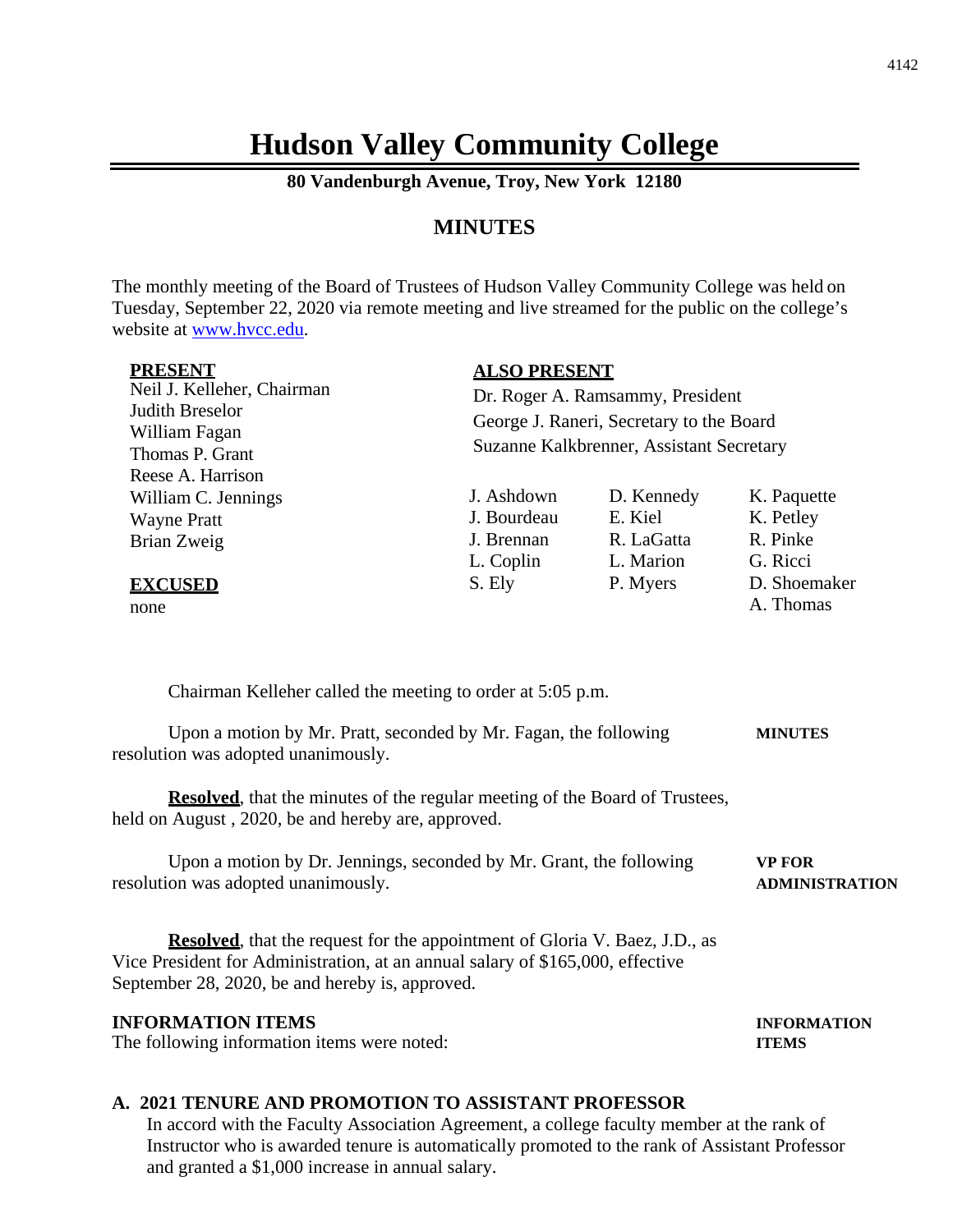## **Effective: January 2021**

Patricia Birch Human Services and Chemical Dependency Counseling

## **Effective: September 1, 2021**

| <b>Scott Bianco</b> | Engineering, Architecture, Construction and Mathematics                     |
|---------------------|-----------------------------------------------------------------------------|
| Sara Brown          | Nursing and Surgical Technology                                             |
| <b>Julie Demers</b> | English, Foreign Languages and English as a Second Language                 |
| Robert Ekblaw       | Business, Computer Science and Criminal Justice                             |
|                     | Nestor Guardado English, Foreign Languages and English as a Second Language |
|                     | Daniel Honovic Applied Technologies                                         |
| Ann Plourde         | <b>Teacher Preparation</b>                                                  |
|                     | Deirdre Rudolph Engineering, Architecture, Construction and Mathematics     |
| Casey Ryan          | Business, Computer Science and Criminal Justice                             |
| Laura Tubbs         | Dental Hygiene                                                              |

# **B. FULL-TIME NON-TEACHING PROFESSIONALS**

| 1. | <b>Academic Affairs</b><br>Diane Dreifuss, Advising Specialist,<br>Individual Studies and Liberal Arts Advising,<br>f/t appt., eff. $9/1/20$ | \$40,100/yr.  |
|----|----------------------------------------------------------------------------------------------------------------------------------------------|---------------|
|    | Paige Sovey, Advising Specialist,<br>Individual Studies and Liberal Arts Advising,<br>$f/t$ appt., eff. $9/1/20$                             | \$40,100/yr.  |
|    | Jordan Vener, Advising Specialist,<br>Individual Studies and Liberal Arts Advising,<br>f/t appt., eff $9/1/20$                               | \$40,100/yr.  |
| 2. | Finance<br>Donal Christian, Chief Financial Officer,<br>Finance,<br>$f/t$ appt., eff. $9/28/20$                                              | \$135,000/yr. |
|    | <b>C. PART-TIME FACULTY</b><br>1. School of Health Sciences<br>Julie Brott, Instructor,<br>Nursing,<br>p/t appt., eff. 8/31/20               | \$1,136/sch   |
|    | Kaylin Dawson, Instructor,<br>Nursing,<br>p/t appt., eff. 8/31/20                                                                            | \$1,136/sch   |
|    | Liesl Hull, Instructor,<br>Dental Hygiene,<br>p/t appt., eff. 8/31/20                                                                        | \$1,136/sch   |
|    | Catherine Nicchi, Instructor,<br>Medical Imaging,<br>p/t appt., eff. 8/31/20                                                                 | \$1,136/sch   |